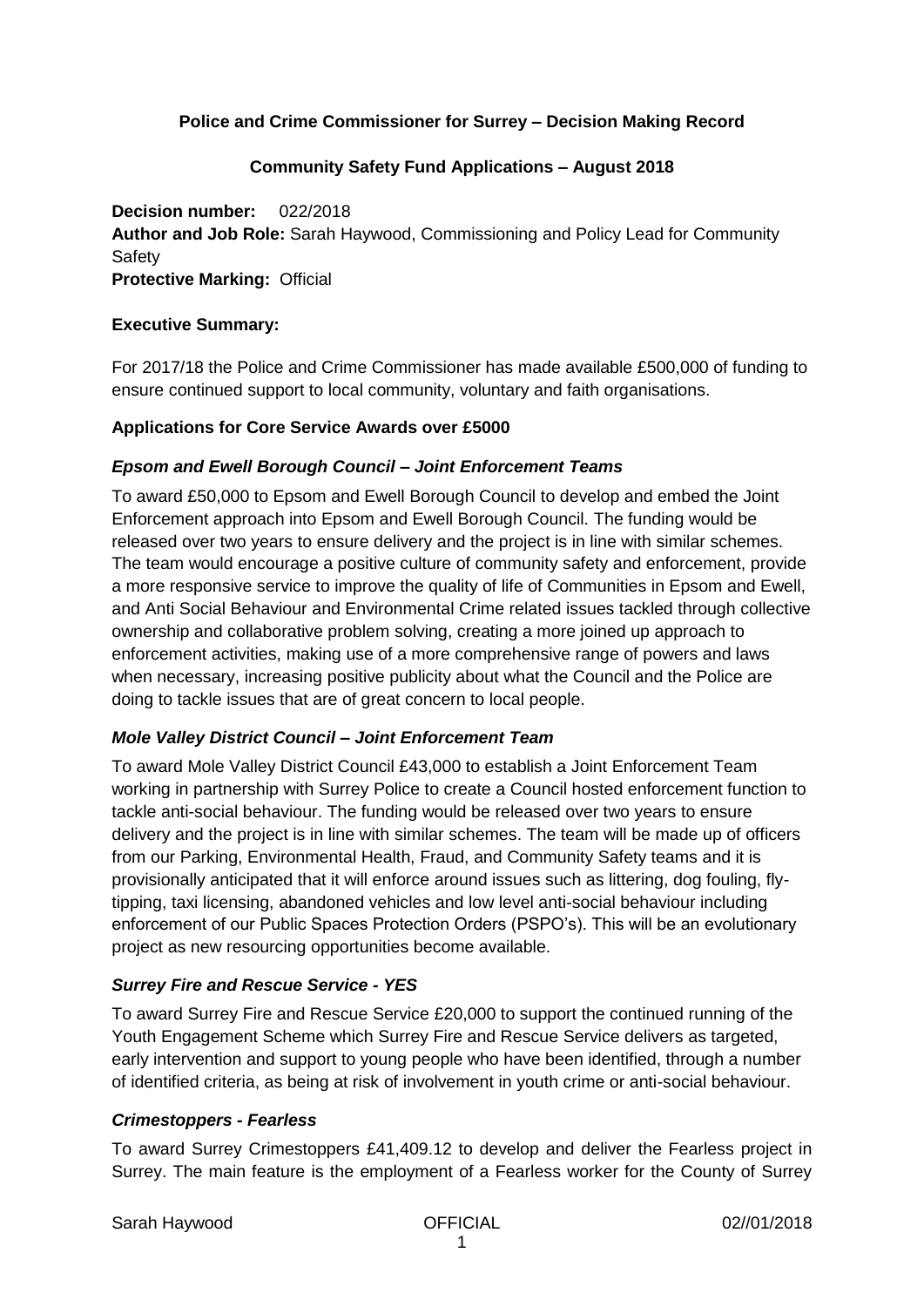working with young people aged 11 -16 to increase awareness, Intelligence submissions and to empower young people to resist Child Sex Exploitation and Abuse, Modern Day Slavery and Drugs Related Crime (County Lines). The worker will engage directly with young people, train professionals and co-ordinate a call to action media campaigns. The project will focus upon filling intelligence gaps, reducing risk to young people identified in the Surrey Sussex Strategic Assessment.

## *Applications not recommended/deferred by the panel - redacted<sup>1</sup>*

# *Surrey Community Action – Prevention through Education*

The proposal from Surrey Community Action was to support the Prevention through Education project which is entering its  $4<sup>th</sup>$  year. The project would see SCA administer twenty days of training. Training will be delivered in the following subjects (based on previous year's successes and requests for development): Scam Awareness, Fire Safety, Prevent (Anti-terrorism), Child Safeguarding, Vulnerable Adults Safeguarding, Child Sexual Exploitation (CSE) Awareness, Digital awareness, First Aid Training (inc. CPR & Defibrillator), Health & Safety, Risk Assessments, Community Resilience (Floods, Wildfire, Water Safety, Power Cuts), PAT Testing, Insurance, Crime Prevention (Burglar alarms, CCTV, etc), running a social club safely, employment regulations, charity governance, becoming a CIO, Equality & Diversity, Bid Writing. The Panel felt that while this was worthwhile it was seen as SCA core business and with budgets under pressure the funding should be held for projects which have a great community impact and reduce crime.

# *Runnymede Borough Council - Re-deployable CCTV*

The proposal from Runnymede Borough Council was for £48,000 for 5 re-deployable CCTV which follows on from a project over the last 12-15 months where Safer Runnymede have been developing new re-deployable CCTV camera's .These Cameras have been developed to combat Anti-Social Behaviour (ASB) and fly tipping around the Borough and can be deployed across the county. The Panel felt that as there was currently discussion around a new CCTV Strategy and that decision on this project should be deferred until the new way forward had been agreed.

## **Recommendation**

The Commissioner supports the core service applications and small grants applications to the Community Safety Fund and awards to the following;

- £25,000 to Epsom and Ewell Borough Council for the JET project for 2018/19
- £23,000 to Mole Valley District Council for the JET Project for 2018/19
- £20,000 to Surrey Fire and Rescue Service for the YES project
- £41,409.12 to Crimestoppers for the Fearless worker

**.** 

<sup>&</sup>lt;sup>1</sup> The unsuccessful bids have been redacted so as not to cause potential prejudice to the applicants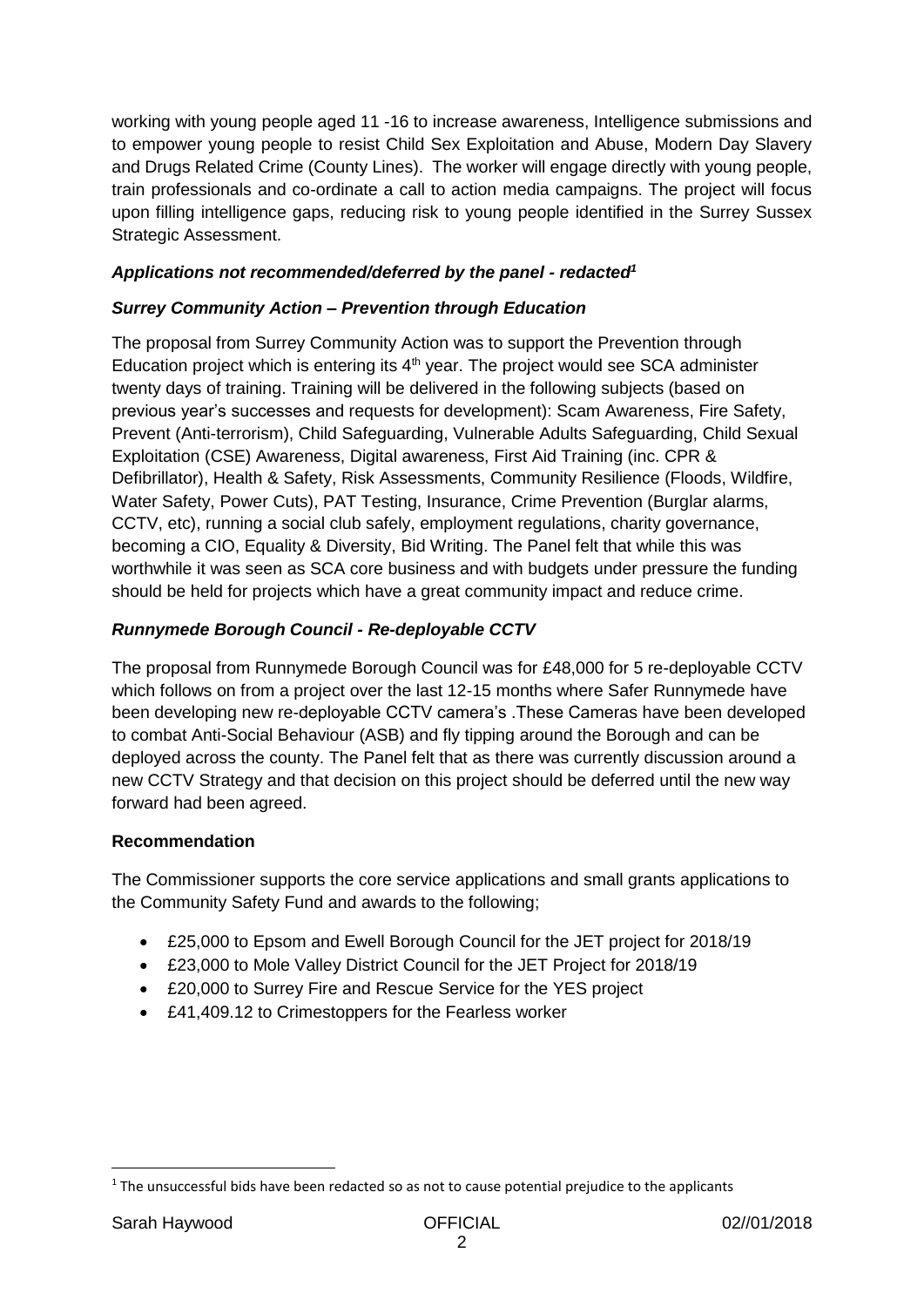### **Police and Crime Commissioner Approval**

I approve the recommendation(s):

### Signature:

Dans Tuno

Date: 13/08/2018

All decisions must be added to the decision register.

### **Areas of consideration**

### **Consultation**

Consultation has taken place with appropriate lead officers depending on the application. All applications have been asked to supply evidence of any consultation and community engagement.

### **Financial implications**

All applications have been asked to confirm the organisation hold accurate financial information. They are also asked to include the total costs of the project with breakdown where the money will be spent; any additional funding secured or applied for and plans for on-going funding. The Community Safety Fund Decision Panel/ Community Safety and Victims policy officers considers the financial risks and opportunities when looking at each application.

### **Legal**

Legal advice is taken on an application by application basis.

### **Risks**

The Community Safety Fund Decision Panel and policy officers considers any risks in the allocation of funding. It is also part of the process to consider when refusing an application the service delivery risks if appropriate.

### **Equality and diversity**

Each application will be requested to supply appropriate equality and diversity information as part of the monitoring requirements. All applicants are expected to adhere to the Equality Act 2010